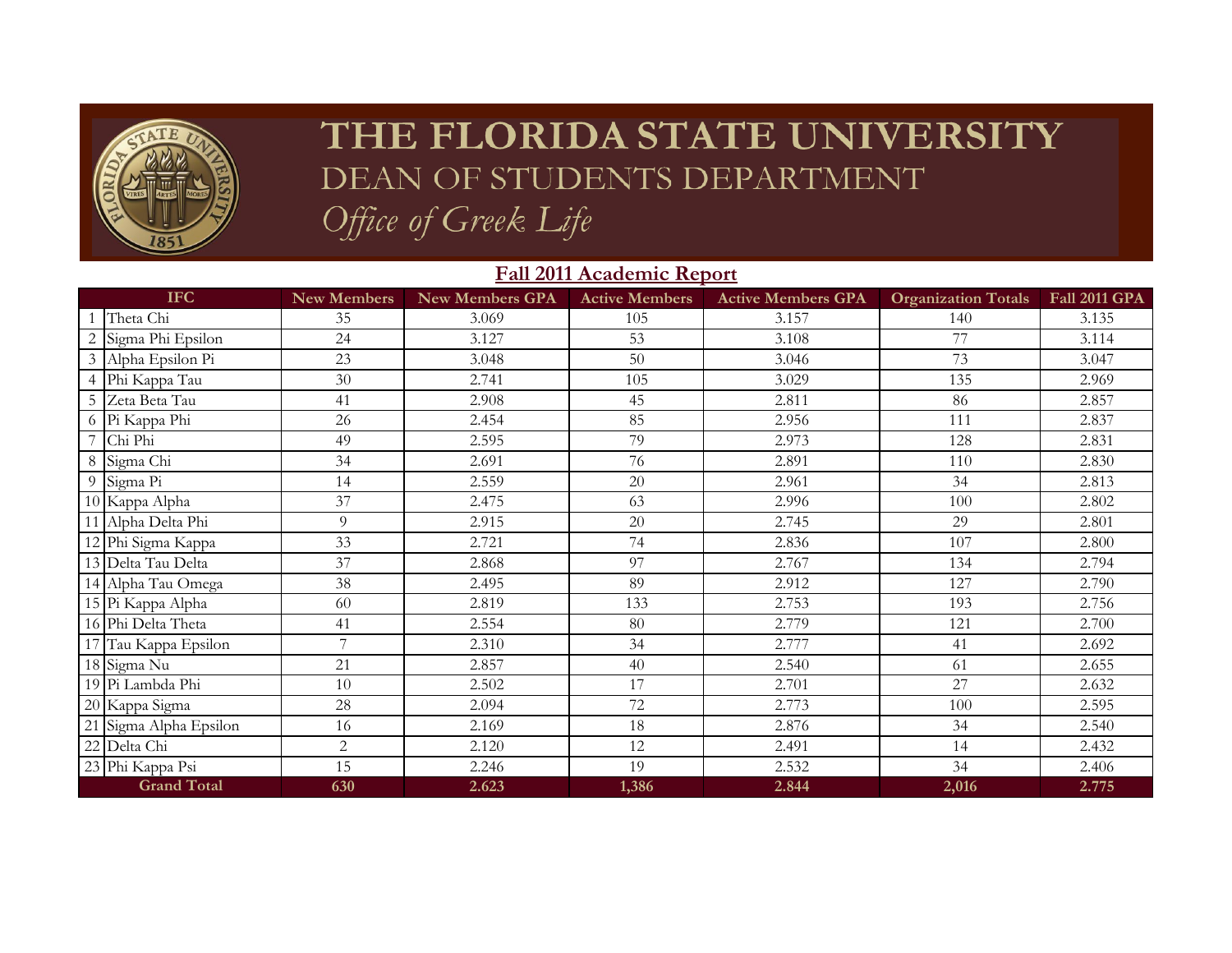|                    | <b>MGC</b>              | <b>New Members</b> | <b>New Members GPA</b>   | <b>Active Members</b> | <b>Active Members GPA</b> | <b>Organization Totals</b> | <b>Fall 2011 GPA</b> |
|--------------------|-------------------------|--------------------|--------------------------|-----------------------|---------------------------|----------------------------|----------------------|
|                    | Lambda Tau Omega        | $- -$              | $- -$                    | $\Omega$              | 3.257                     |                            | 3.257                |
|                    | 2 Kappa Delta Chi       | $- -$              | $\qquad \qquad -$        | 13                    | 3.102                     | 13                         | 3.102                |
|                    | 3 Phi Iota Alpha        | $- -$              | $- -$                    |                       | 3.085                     |                            | 3.085                |
|                    | 4 Omega Phi Beta        | $\qquad \qquad -$  | $--$                     | 8                     | 3.055                     | Y.                         | 3.055                |
|                    | 5 Sigma Beta Rho        | $- -$              | $- -$                    | 12                    | 3.052                     | 12                         | 3.052                |
|                    | 6 alpha Kappa Delta Phi | $- -$              | $\qquad \qquad -$        |                       | 2.898                     | 17                         | 2.898                |
|                    | Sigma Iota Alpha        | 3                  | 2.224                    |                       | 3.109                     |                            | 2.742                |
|                    | 8 Theta Nu Xi           | $- -$              | $--$                     | 12                    | 2.637                     | 12                         | 2.637                |
|                    | 9 Lambda Theta Phi      | $- -$              | $\overline{\phantom{a}}$ |                       | 2.276                     |                            | 2.400                |
|                    | 10 Sigma Lambda Beta    | $- -$              | $- -$                    | 10                    | 2.367                     | 10                         | 2.367                |
|                    | 11 Lambda Theta Alpha   | $- -$              | $\qquad \qquad -$        | 8                     | 2.126                     |                            | 2.126                |
| <b>Grand Total</b> |                         | 3                  | 2.224                    | 106                   | 2.815                     | 109                        | 2.793                |

| <b>NPHC</b> |                    | <b>New Members</b>                                  | <b>New Members GPA</b>                              | <b>Active Members</b> | <b>Active Members GPA</b> | <b>Organization Totals</b> | <b>Fall 2011 GPA</b> |
|-------------|--------------------|-----------------------------------------------------|-----------------------------------------------------|-----------------------|---------------------------|----------------------------|----------------------|
|             | Alpha Kappa Alpha  | $--$                                                | $\qquad \qquad -$                                   |                       | 3.245                     |                            | 3.245                |
|             | 2 Sigma Gamma Rho  | $\hspace{0.05cm} -\hspace{0.05cm} -\hspace{0.05cm}$ | $\overline{\phantom{m}}$                            |                       | 3.177                     |                            | 3.177                |
|             | 3 Zeta Phi Beta    |                                                     | 2.311                                               |                       | 3.133                     |                            | 2.752                |
|             | 4 Kappa Alpha Psi  |                                                     | 2.676                                               |                       | 2.717                     |                            | 2.693                |
|             | 5 Alpha Phi Alpha  | $\hspace{0.05cm} -\hspace{0.05cm} -\hspace{0.05cm}$ | $\hspace{0.05cm} -\hspace{0.05cm} -\hspace{0.05cm}$ |                       | 2.681                     |                            | 2.681                |
|             | 6 Phi Beta Sigma   |                                                     | 2.408                                               |                       | 2.591                     |                            | 2.516                |
|             | Iota Phi Theta     | $- -$                                               | $\overline{\phantom{m}}$                            |                       | 1.929                     |                            | 1.929                |
|             | <b>Grand Total</b> | 25                                                  | 2.465                                               | 65                    | 2.782                     | 90                         | 2.713                |